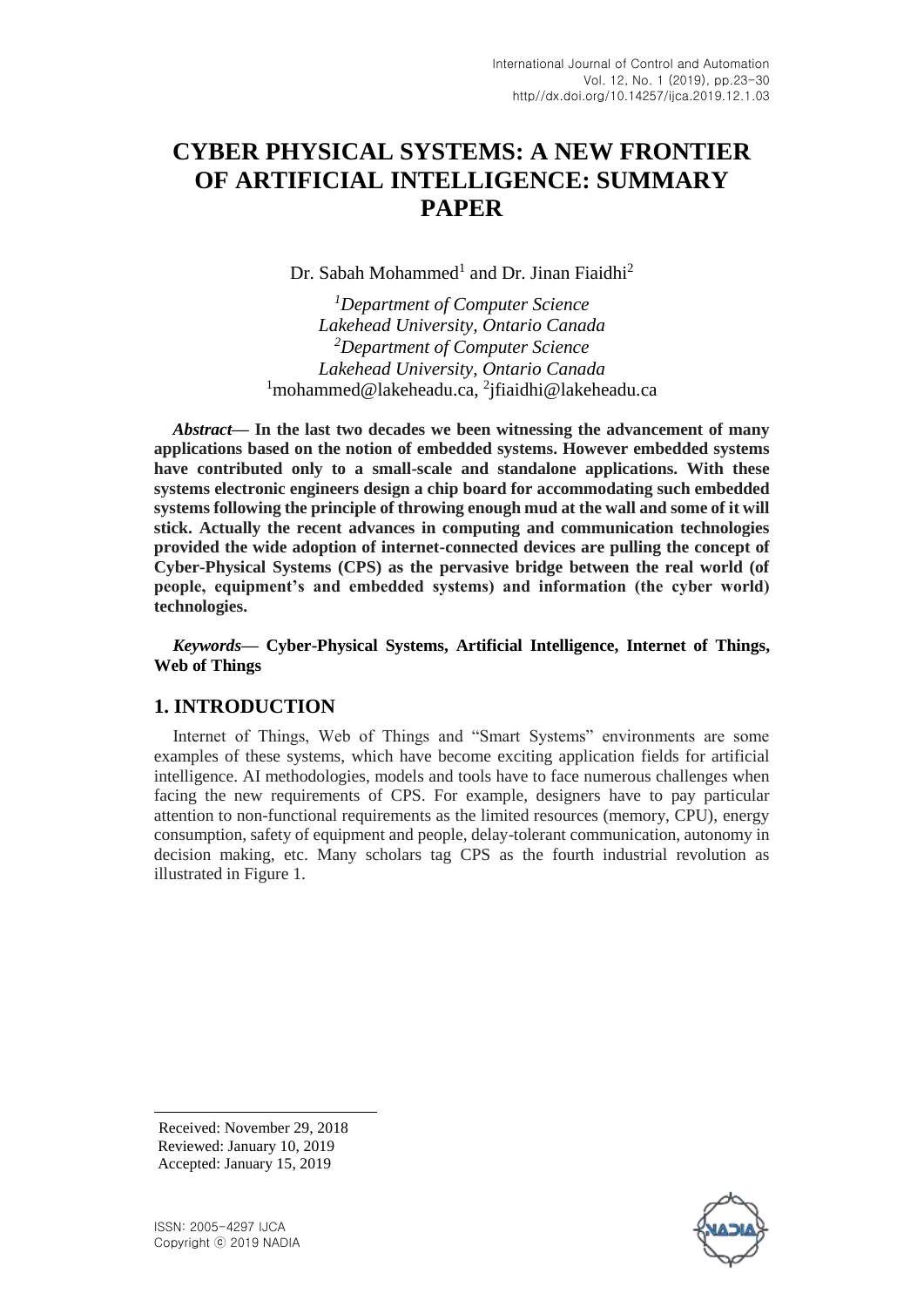

Fig. 1. The Timeline of Industrial Revolutions.

Cyberphysical systems are engineered systems that are built from and depend upon, the seamless integration of computational algorithms and physical components like robots and other machinery. Generally, there are multiple decision-making entities (multi-agents) in such systems. In manufacturing CPS are called Smart Factories [1]. AI is rapidly becoming an essential technology that's helping manufacturers inject next-level automation into their processes. In factories, deep learning can be leveraged in several areas, including planning, scheduling, and predictive maintenance [2]. AI has the potential to radically improve the efficiency and effectiveness of decision-making in highly complex data environments all while embedding an ever-increasing amount of knowledge within these intelligent systems. Figure 2 illustrate the new wing of AI which include the focus on CPS [3].



Fig. 2. AI Role in Bridging the Virtual and Physical Words.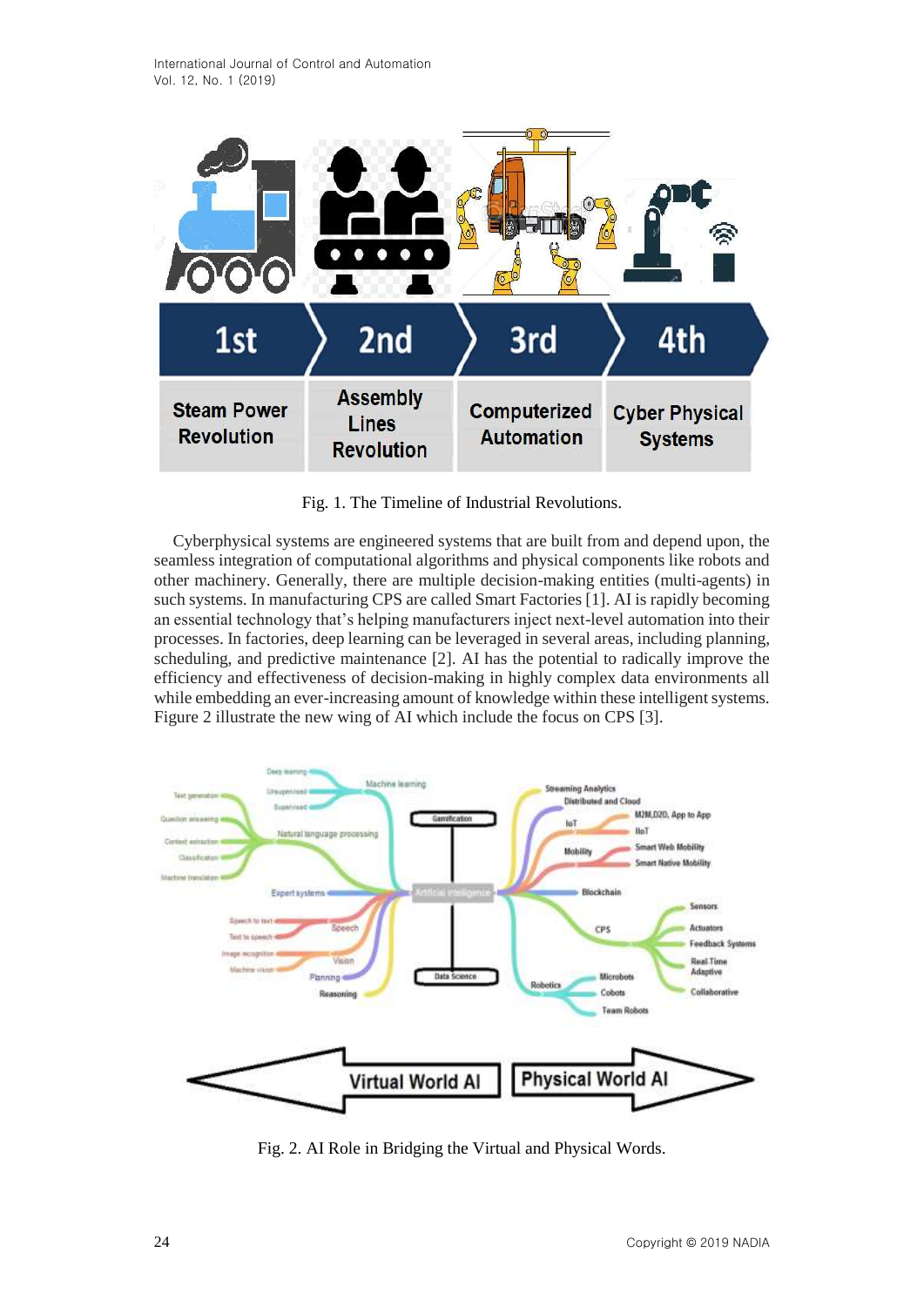AI has already begun playing an important role in automation utilizing robotics. In agriculture, for instance, John Deere now produces unmanned farming vehicles with highly autonomous capabilities. Applying machine learning and cloud services to robotics automation creates new opportunities for manufacturers to achieve higher reliability, increase productivity and more. In fact, artificial intelligence has brought us into a new dimension that extends beyond the walls of one plant. While robots have occupied the factory floor for some time, today's robots no longer perform monotonous, mechanical tasks. They are smart participants in the CPS revolution at its core, the linking of the reallife smart factory with the power of virtual reality.

### **2. THE ROLE OF INTELLIGENT ROBOTS?**

Robots are coming the new workforce of manufacturing to work alongside humans. Traditionally robots are classified in manufacturing as industrial robots and typically they are sort of articulated arms featuring six axes of motion (6 degrees of freedom). This traditional design allows maximum flexibility. There are six main types of industrial robots: Cartesian, SCARA, Cylindrical, Delta, Polar and Vertically Articulated. However, there are several additional types of robot configurations. Each of these types offers a different joint configuration. The joints in the arm are referred to as axes. Typical applications of industrial robots include welding, painting, assembly, pick and place for printed circuit boards, packaging and labeling, palletizing, product inspection, and testing; all accomplished with high endurance, speed, and precision.

Robot adoption in the manufacturing industry increased by an annual global average of 12% between 2011 and 2016, concentrated heavily in the automotive and electronic / electrical manufacturing sectors. According to the International Federation of Robotics, more than 3 million industrial robots will be in use in factories around the world by 2020 [4]. Global sales of industrial robots reached the new record of 387,000 units in 2017. That is an increase of 31 percent compared to the previous year (2016: 294,300 units). China saw the largest growth in demand for industrial robots, up 58 percent. Sales in the USA increased by 6 percent - in Germany by 8 percent compared to the previous year. These are the initial findings of the World Robotics Report 2018 [5]. However, the customer demand for greater product variety is driving an increase in low-volume, high-mix manufacturing. Industrial robots although they can be programmed to work for different settings, they cannot adapt and rapidly repurpose their production facilities in the same demanding speed. The need for smart factories, in which machines are digitally linked, is ever growing with the new notion of CPS revolutions [1]. Smart factories create a supply chain that shorten product development time, repurposed quickly, reduce product defects and cut machine downtime. The smart factory ecosystem is used to describe the seamless communication between all levels of extreme automation to a fully connected and flexible system—one that can use a constant stream of data from connected operations and production systems to learn and adapt to new demands. Central to the issue of such ecosystem is the notion of "Smart Manufacturing Units (SMU)" which signifies the opportunity to drive greater value both within the four walls of the factory and across the supply network. Every SMU is a flexible system that can self-optimize performance across a broader network, self-adapt to and learn from new conditions in real or near-real time, and autonomously run entire production processes. SMUs can operate within the four walls of the factory, but they can also connect to a global network of similar production systems and even to the digital supply network more broadly. SMU enables all information about the manufacturing process to be available when it is needed, where it is needed, and in the form that it is needed across entire manufacturing supply chains, complete product lifecycles, multiple industries, and small, medium and large enterprises. In fact the new advances in collaborative robots and assistive technologies such as exoskeletons expand the scope of tasks robots can perform in support of the SMUs integration and adaptivity. Other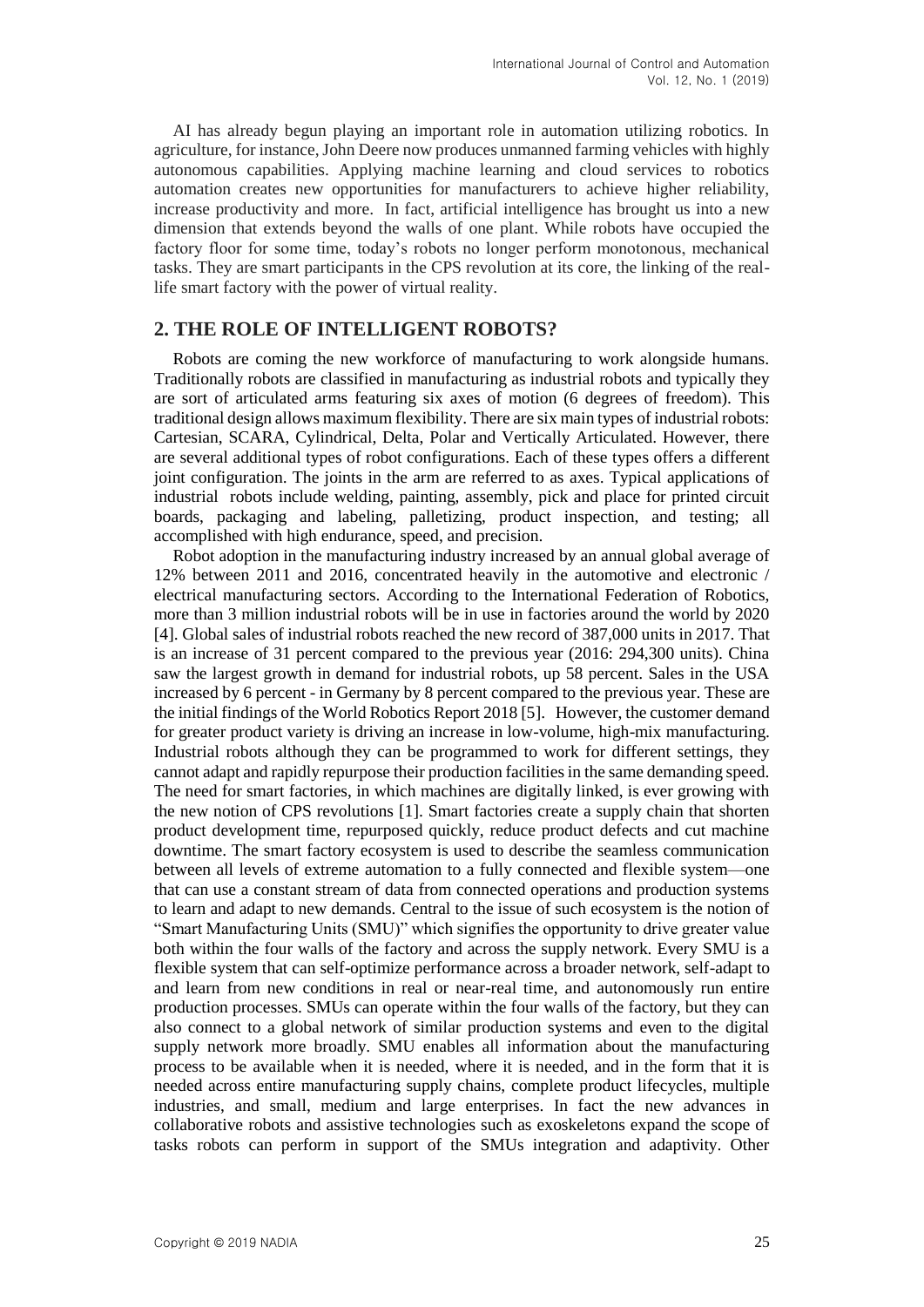significant advances are also adding more positive effects in era of smart factories like 'Cloud robotics', 'Robot as Service' and Microbots. In the next section we shed some light on some of these advances that have important effect in increasing the uptake of robots for extreme automation. However, we may address some these issues in our next columns as they relate to other aspects of the extreme automation initiative.

The current industrial robots are still pretty rudimentary—and expensive. They are typically been large, caged devices that perform repetitive, dangerous work in lieu of humans. These robots suffers from many problems like the vision issues as robots do not have the ability to identify and navigate around objects (including people) and dexterity issues as their gripping, maneuvering and mechanical capabilities are still limited. As the digital technology advances and development of autonomous vehicles have driven down costs of off-the-shelf hardware, smaller, more dexterous robots have come onto the factory floor. Actually low-cost robot designs poured in from around the world in response to many initiatives around the world like the Kickstarter campaign (www.kickstarter.com) advocating for a basic low-cost industrial arm for nontraditional markets like Fablabs. These lighter weight, lower cost robots can be outfitted with sensors that allow them to work collaboratively alongside humans in industrial settings, creating "cobots" or "FabLab robots" — robots that can perform tasks like gripping small objects, seeing, and even learning to tackle "edge cases." Niryo One (https://niryo.com/) is one example from the Kickstarter campaign where the low-cost industrial robot is a 6 axis robotic arm, made for makers, education, and small factories. The robot is 3D printed and powered by Arduino, Raspberry Pi, and Robot Operating System. STL files and code on the robot are open source. Niryo One is also the first industrial robot that can be connected to your home and can be accessed and controlled via the Internet. The introductory price of Niryo One is less than \$1,000. There are other examples like the Franka Emika, (www.franka.de) a rather remarkable cobot arm. It's designed to be easy to set up and program and can operate right next to people, assisting them with tasks without posing a risk and it can build copies of itself. Now all the big industrial robot makers are trying to develop their own cobots, but the most innovative designs have come from startups like the Rethink Robotics who pioneered the Baxter dual-arm robot in 2012, and later the single-arm robot called Sawyer. Both co-bots are simple to use as their Intera software platform provides a train by demonstration experience unlike any other cobot. You can train these cobots by simply moving its arm and demonstrating the movements. With the introduction of Intera 5, Rethink Robotics have created the world's first smart robot that can orchestrate the entire work cell, removing areas of friction and opening up new and affordable automation possibilities for manufacturers around the world. Intera 5 is driving immediate value while helping customers work toward a smart factory, and providing a gateway to successful industrial internet of things (IIoT) for the first time [6].

Collaborative robots are now defined by ISO 10218, which defines five main collaborative robot features: Safety monitored stop, speed and separation monitoring, power and force limiting, hand guiding and risk assessment [7].

1. Power & force limiting

Robot force is limited through electrical or mechanical means;

2. Safety monitored stop

Robot stops when the user enters area and continues when they exit;

3. Speed & position monitoring

Robot slows down when user nears and stops if the user gets too close;

4. Hand guiding

The user is in direct contact with the robot while they are guiding and training it.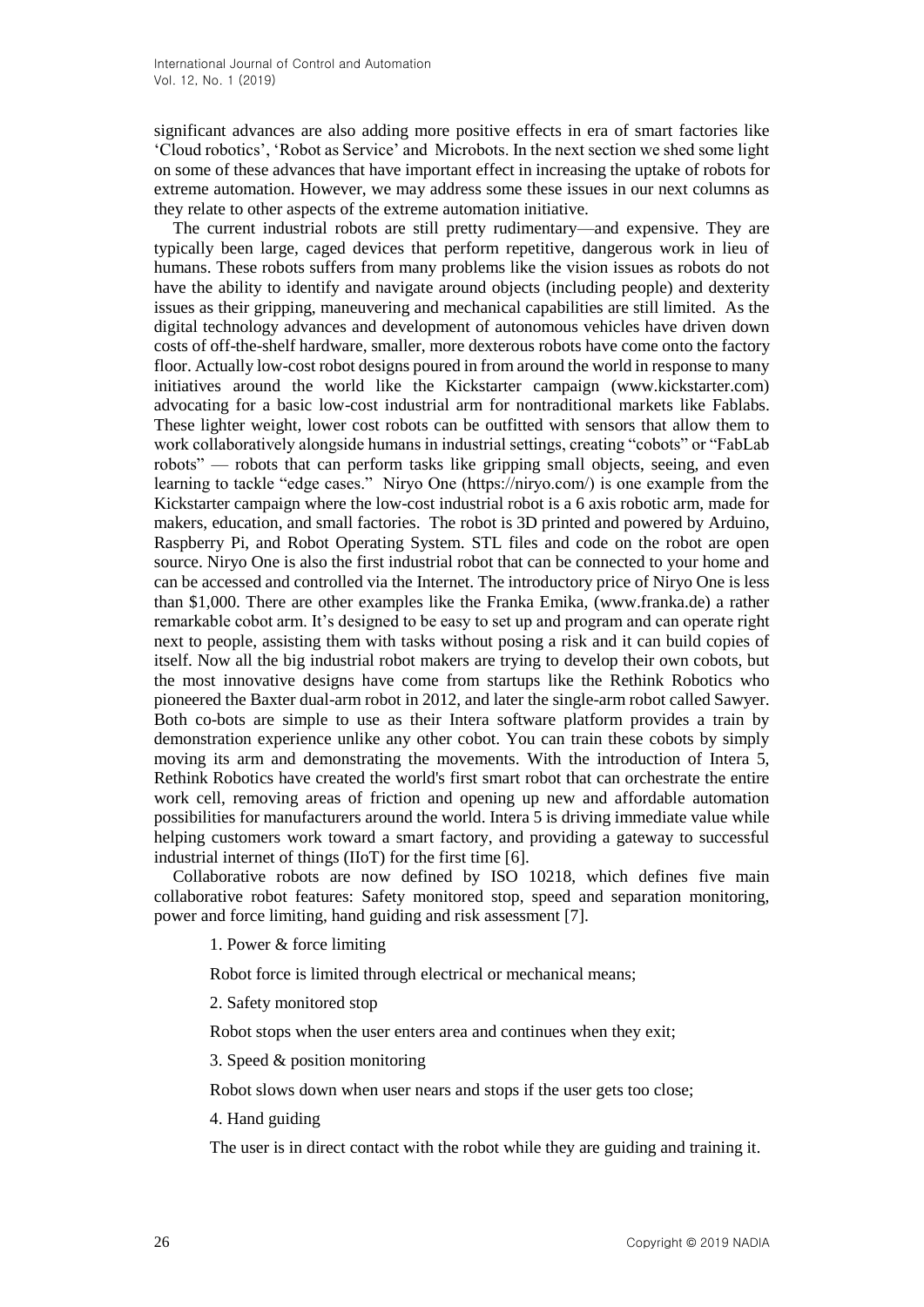#### 5. Risk Assessment

Risk assessment of the application should be done to determine all possible risks and proper devices and procedures to mitigate the risk should be implemented.

Many cobots were successful in following these guidelines and achieving the highest sales among manufacturing companies like the Universal Robots cobots (https://www.universal-robots.com/ ).

There are many other low-cost industrial cobots that you can find by a simple search like KINOVA Ultra lightweight robotic arm (www.kinovarobotics.com) which is weighing in at just 4.4 kg and give the workers a performance, flexibility and ease all in on with plugand-play option developed with open architecture and compatible with ROS. However, the main challenge with cobots is not just the hardware and following the ISO 10218 standard but also the software to make it easily accessible to nonexperts and smart enough to collaborate with other human co-workers and cobots. What it does mean is that cobots need to be equipped with sensors, smart technologies and algorithms which are linked with the IoT and/or specific systems like the vision system. Vision systems allowing robots to identify and safely navigate around objects were largely an afterthought. In recent years, vision hardware (such as lidar) has become much cheaper, more effective, and subsequently more widespread. Lidar works much like radar, but instead of sending out radio waves it emits pulses of infrared light—aka lasers invisible to the human eye—and measures how long they take to come back after hitting nearby objects. It does this millions of times a second, then compiles the results into a so-called point cloud, which works like a 3-D map of the world in real time—a map so detailed it can be used not just to spot objects but to identify them. Once it can identify objects, the cobot can predict how it will behave, and thus how it should move. A good example of such cobot is the CES2018 for its ping-pong playing perfection (https://www.cbinsights.com/company/omron). However, the capability of such cobot in distinguishing what an object is and deciding how to move it is still a challenge or bottleneck. What is needed is a cobot that recognizes people's movements and gestures as well as the objects it is surrounded by including other cobots. A cobot that allows real-time mapping of the workspace, being in this way able to adapt the movements of the robots to which it is connected. Smart cobots according to DARPA [9] need to be a small object of moderate weight capable of instantaneously recognizing and interpreting everything that is happening in the workspace, enabling the cobot to become more flexible and to react to sudden changes in the work process. DARPA announced a new program called SHRIMP: SHort-Range Independent Microrobotic Platforms. The goal is "to develop and demonstrate multi-functional micro-to-milli robotic platforms for use in natural and critical disaster scenarios." To enable robots that are both tiny and useful, SHRIMP will support fundamental research in the component parts that are the most difficult to engineer, including actuators, mobility systems, and power storage. To help overcome the challenges of creating such smart microbots the first required stage is to enforce such microbots with optimized size, weight, and power or what is known as SWaP which are just some of the constraints that very small robots operate under. One of the very first microbot was a "push button" that can push nearly any mechanical button and makes such dumb buttons smart through controlling it via your smartphone or a tablet from any distance through WiFi connection. The push button microbot can turn on any device like the coffee maker at a scheduled time or it can be controlled wirelessly.

The next expected stage is to provide such microbots with smart algorithms to enable their work and collaboration towards achieving common goals. For example at the University of California, San Diego, a research lab managed to develop a tiny 3D-printed robotic fish smaller than the width of a human hair that can be used to deliver drugs to specific places in our bodies and sense and remove toxins. These microfishes are selfpropelled, magnetically steered, and powered by hydrogen peroxide nanoparticles [8]. Actually Artificial intelligence (AI) and machine learning capabilities have been quickly making their way into industrial robotics technology and microbots. In the never-ending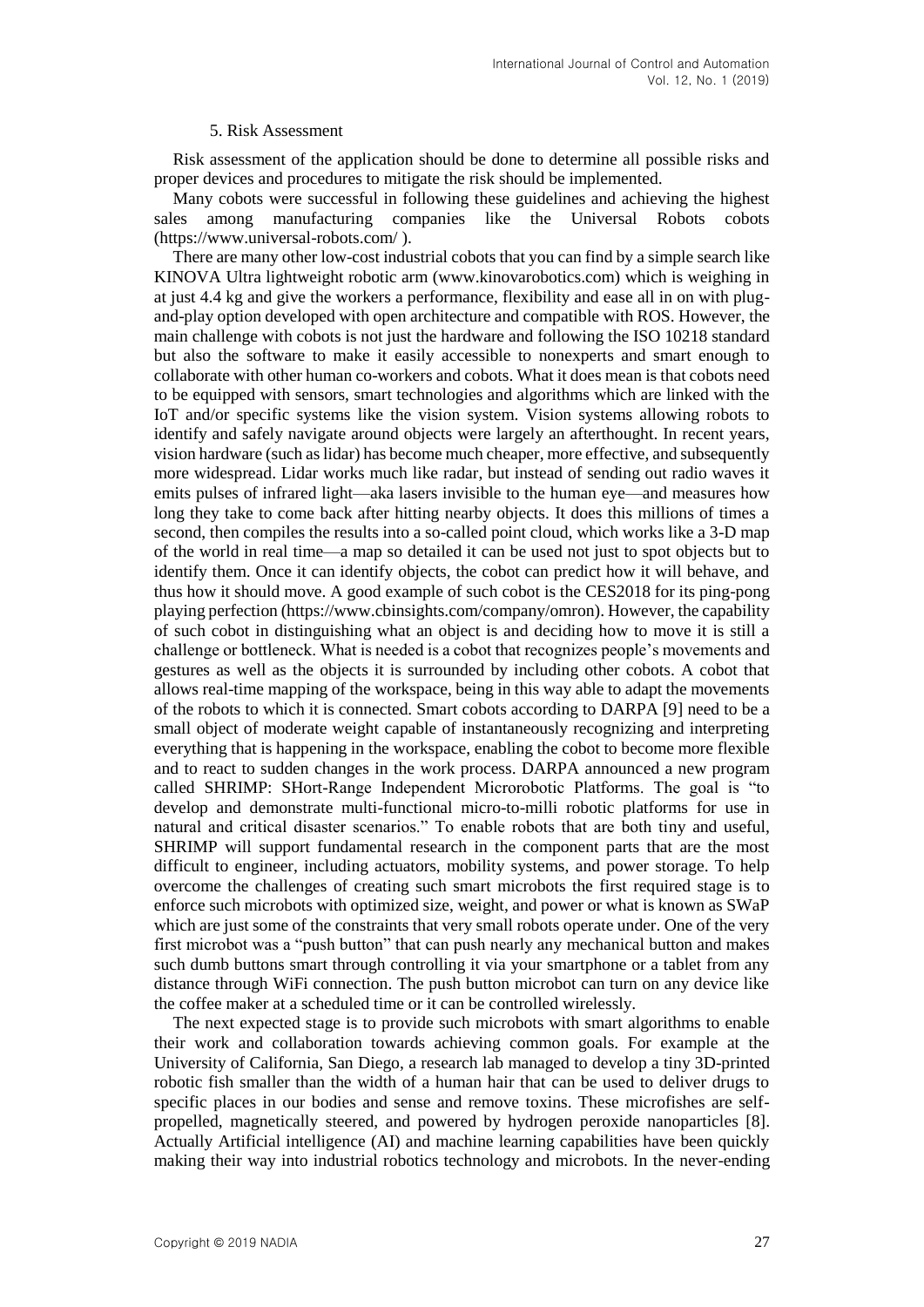quest to improve productivity, manufacturers are looking to improve on the rigid, inflexible capabilities of legacy industrial robots and make these robots smart, small and effective. Good examples on adding such smart capabilities to the existing cobots or microbots are the FANUC Intelligent Edge Link and Drive (FIELD) industrial internet of things platform to create an intelligent system of industrial collaborating or team robots [9]. Kuka and Huawei [10] signed a deal to develop what could be another global network – built on the industrial internet of things – to enable the connection of robots across many factories. The companies say they plan to integrate artificial intelligence and deep learning into the system. Moreover, if the power of robot team work is combined with a ground-breaking technology like blockchain it will make the industrial robotic operations more secure, flexible, autonomous, and even profitable [11]. Figure 2 illustrates the trends of using industrial robots starting from the traditional industrial robots and ending with team robots. The enabling technologies for such trend include smart algorithms, internet of everything, mechatronics and blockchains.

# **3. THE ROLE OF COMPUTER VISION AND IMMERSIVE VIRIAL REALITY?**

Even the most eagle-eyed human inspector would fail at finding flaws half the width of a human hair, for example. But a machine equipped with a camera many times more sensitive than the naked eye won't miss a beat. The trick is to take what would seem like the next logical step—sending those images to a person to make judgments and corrections—and hand that over to the machine as well. Landing.ai, a startup formed by Silicon Valley veteran Andrew Ng, has developed machine-vision tools to find microscopic defects in products such as circuit boards at resolutions well beyond human vision, using a machine-learning algorithm trained on remarkably small volumes of sample images. Once on line, the computer not only "sees," but also processes the information and learns from what it sees. If it spots a problem or defect, it sends an immediate alert, an AI process known as "automated issue identification.[12]" By implementing an immersive virtualreality environment, some AI applications claim it is possible to test products or retail ideas that have not been brought to on the market, putting them on a virtual shelf to study consumer reactions and behavior to real-time merchandising. By integrating an eye-tracker with a head mount display, these companies claim it may also be possible to monitor the consumer gaze and behavior in regard to certain products. According to a study by Deloitte, worldwide revenues from the virtual and augmented reality (VR/AR) market will grow from \$5.2 billion in 2016 to more than \$162 billion in 2020. This represents a combined annual growth rate of 181.3 percent from 2015 to 2020. To date, eight of the world's top 10 technology firms have invested in VR, including Apple, Google, Microsoft, Facebook, Samsung, and IBM. In retail specifically, some of the biggest supermarket chains have built their own technology labs to explore how VR and other new technologies can bring benefits to the business. In summary Artificial Intelligence (AI), Robotics, CPS and Artificial Reality (AR) are changing our future.

## **REFERENCES**

- [1] Fiaidhi, J., Extreme Automation: A New Game-Changing Technology. IEEE IT Professional, 20(2), 2018 pp.88-90.
- [2] Edwards, J., Building a Smart Factory with AI and Robotics, WHITEPAPER, Robotics Business Review, Feb 2018, Available Online: https://www.roboticsbusinessreview.com/wpcontent/uploads/2018/02/RBR\_BuildingAI\_WP3.pdf2.
- [3] Fiaidhi, J., Mohammed, S. and Mohammed, S., The Robotization of Extreme Automation: The Balance Between Fear and Courage. IEEE IT Professional, 20(6), 2018, pp.87-93.
- [4] IFR 2018 Positioning Paper, Robots and the Workplace of the Future, International Federation of Robotics, March 2018, Available Online: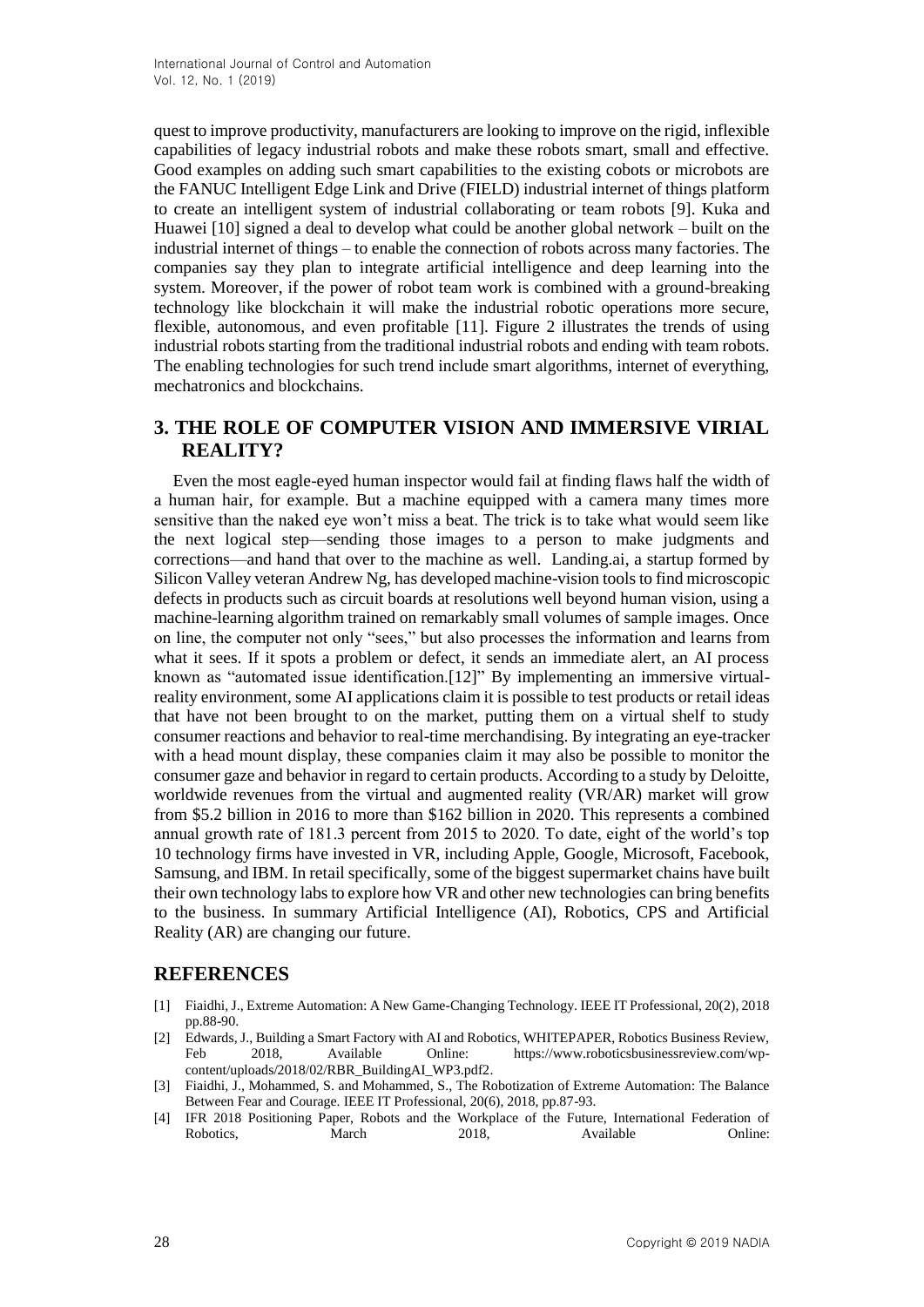https://ifr.org/downloads/papers/IFR\_Robots\_and\_the\_Workplace\_of\_the\_Future\_Positioning\_Paper.pd f

- [5] Steven Crowe, Industrial robot sales increase 29% worldwide, IFR reports, June 20, 2018, Available Online: https://www.therobotreport.com/industrial-robot-sales-29-worldwide/
- [6] Kelly McSweeney, Rethink Robotics rethinks its software, ZDNet Blog, February 8, 2017, Available Online: https://www.zdnet.com/article/rethink-robotics-rethinks-its-software/#ftag=CAD-00-10aag7e
- [7] The Economist SPECIAL REPORT, Collaborative manufacturing: All together now, Apr 21st 2012, Available Online: https://www.economist.com/special-report/2012/04/21/all-together-now
- [8] IEEE Spectrum, DARPA Wants Your Insect-Scale Robots for a Micro-Olympics, 18 Jul 2018, Available Online: https://spectrum.ieee.org/automaton/robotics/robotics-hardware/darpa-wants-your-insect-scalerobots-for-a-micro-olympics?utm\_source=roboticsnews&utm\_campaign=roboticsnews-07-31- 18&utm\_medium=email
- [9] Richard Moss, 3D-printed microscopic fish could be forerunners to smart "microbots", New Atlas,August 26th, 2015, Available Online: https://newatlas.com/3d-printed-microscopic-fish-smart-microbots/39106/
- [10] Field Systems, Fanuc 2018, Available Online: https://www.fanuc.co.jp/en/product/catalog/pdf/field/FIELDsystem(E)-01.pdf
- [11] SAM FRANCIS, Kuka to build global deep learning AI network for industrial robots, Robotics and Automation News, MARCH 19, 2016, Available Online: https://roboticsandautomationnews.com/2016/03/19/kuka-to-build-global-iot-network-and-deeplearning-ai-system-for-industrial-robots/3570/
- [12] FORBES INSIGHTS With Intel AI, How AI Builds A Better Manufacturing Process, Forbes, Jul 17, 2018, Available Online: https://www.forbes.com/sites/insights-intelai/2018/07/17/how-ai-builds-abetter-manufacturing-process/#2ab59f1b1e84